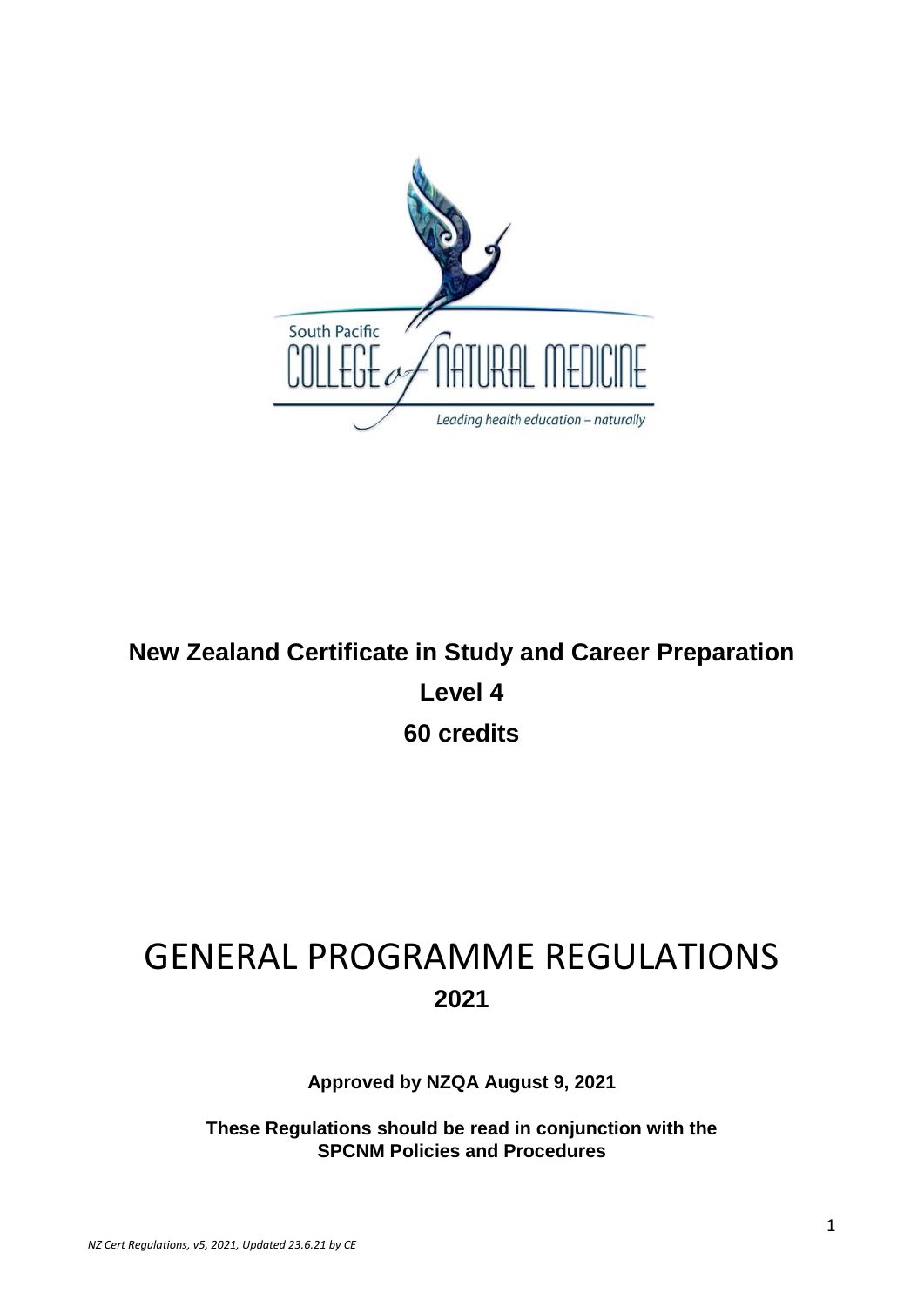# Contents

| 1.0  |  |  |
|------|--|--|
| 1.1  |  |  |
| 1.2  |  |  |
| 1.3  |  |  |
| 1.4  |  |  |
| 2.0  |  |  |
| 2.1  |  |  |
| 2.2  |  |  |
| 3.0  |  |  |
| 4.0  |  |  |
| 5.0  |  |  |
| 5.1  |  |  |
| 5.2  |  |  |
| 5.3  |  |  |
| 5.4  |  |  |
| 6.0  |  |  |
| 6.1  |  |  |
| 6.3  |  |  |
| 7.0  |  |  |
| 8.0  |  |  |
| 8.1  |  |  |
| 8.2  |  |  |
| 8.3  |  |  |
| 8.4  |  |  |
| 8.5  |  |  |
| 8.6  |  |  |
| 8.7  |  |  |
| 8.8  |  |  |
| 8.9  |  |  |
|      |  |  |
| 8.10 |  |  |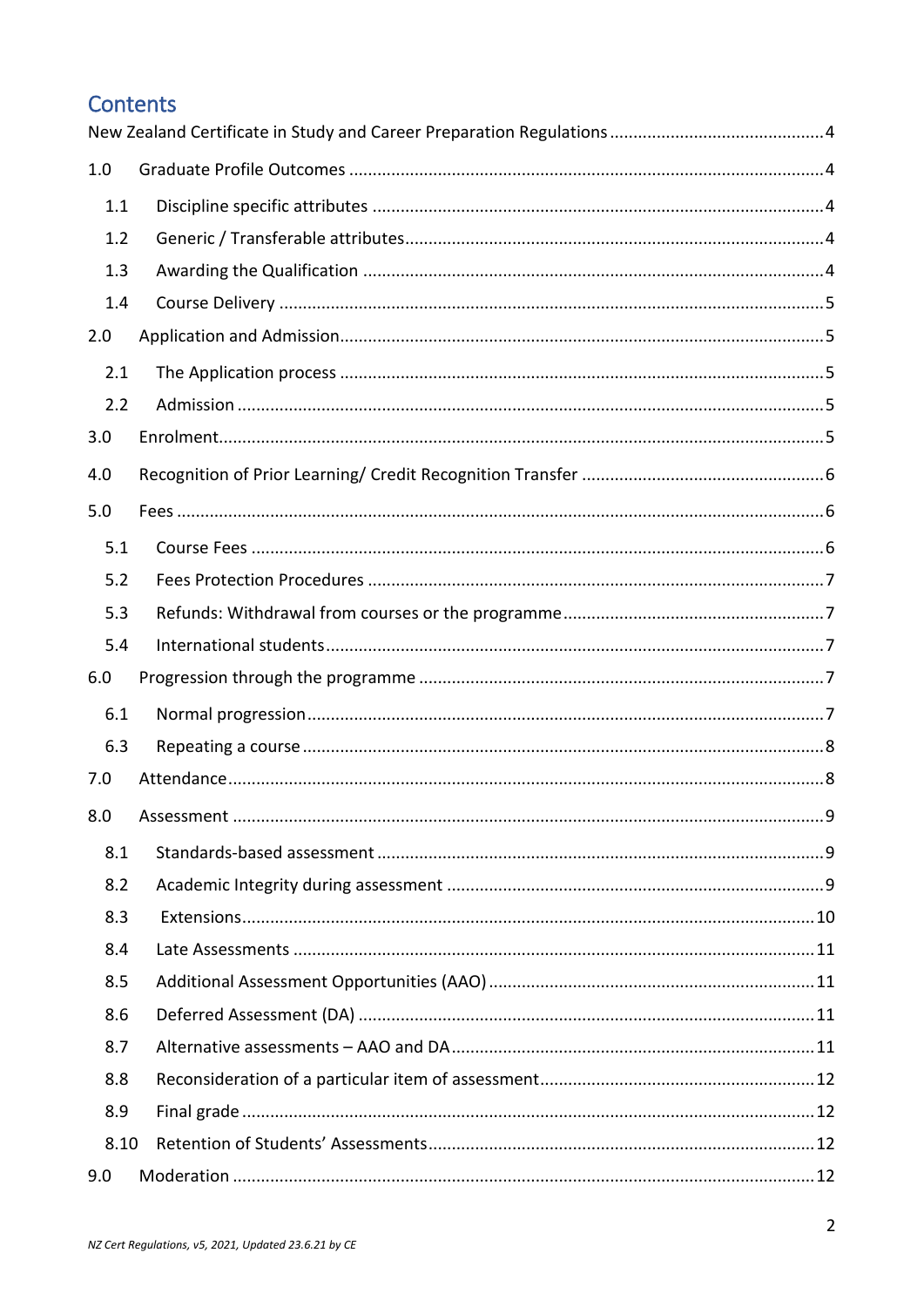| 9.1  |  |
|------|--|
| 9.2  |  |
| 9.3  |  |
| 10.0 |  |
| 11.0 |  |
| 12.0 |  |
| 13.0 |  |
| 14.0 |  |
| 15.0 |  |
|      |  |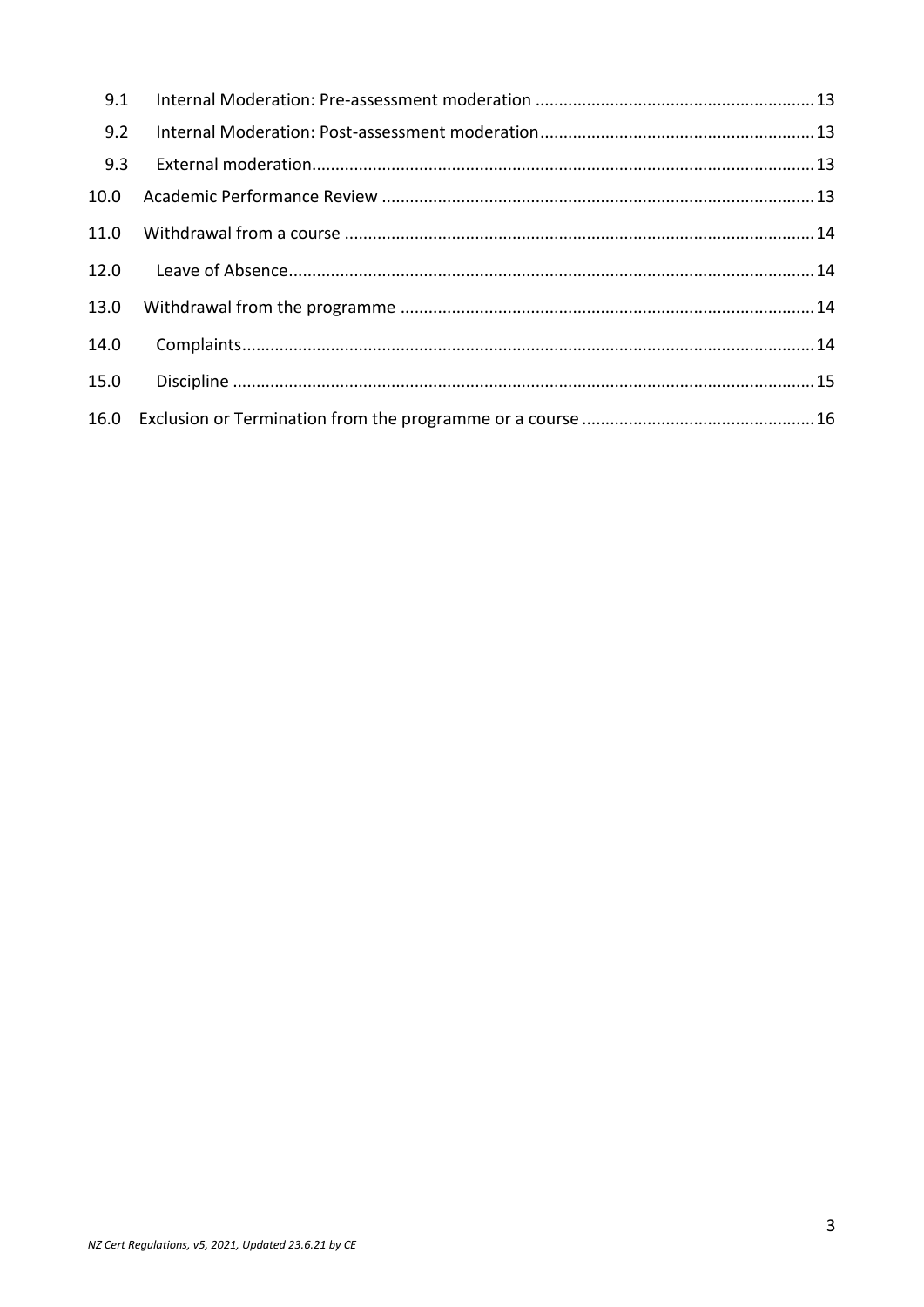# <span id="page-3-0"></span>New Zealand Certificate in Study and Career Preparation Regulations

# <span id="page-3-2"></span><span id="page-3-1"></span>1.0 Graduate Profile Outcomes

#### **1.1 Discipline specific attributes**

- Locate, select and analyse relevant information from a variety of sources and apply context-relevant tasks and problems.
- Work independently and collaboratively on content- relevant academic tasks and problems.
- Construct a reasoned and researched argument, communicated using a range of appropriate media.
- Develop and critique a study and career plan that identifies specific long-term career goals.

#### <span id="page-3-3"></span>**1.2 Generic / Transferable attributes**

In addition to the above-mentioned discipline-specific skills, graduates will also have the following generic / transferable attributes

- Communication demonstrates effective aural, written and oral communication as well as the ability to perceive and exhibit appropriate non-verbal communication
- Cultural competence demonstrates understanding of the relevance of the Treaty of Waitangi/te Tiriti o Waitangi to healthcare in Aotearoa New Zealand and applies these principles to their practice.
- Problem solving demonstrates the ability to analyse information and arrive at an appropriate solution
- Critical thinking demonstrates the ability to compare and contrast information and make appropriate deductions
- Independent learning demonstrates the ability to self-motivate in knowledge acquisition
- Teamwork demonstrates the ability to work as an effective member of a team
- Ethical practice demonstrates the ability to act professionally with cultural competence and sensitivity
- Information literacy demonstrates the ability to access information and to process it critically
- Information and Communication Technology demonstrates the ability to use information technology with confidence

#### <span id="page-3-4"></span>**1.3 Awarding the Qualification**

A New Zealand Certificate in Study and Career Preparation Level 4 shall be awarded to students who achieve a minimum of 60 credits in the study of Natural Medicine in a minimum of 6 months and a maximum of 24 months.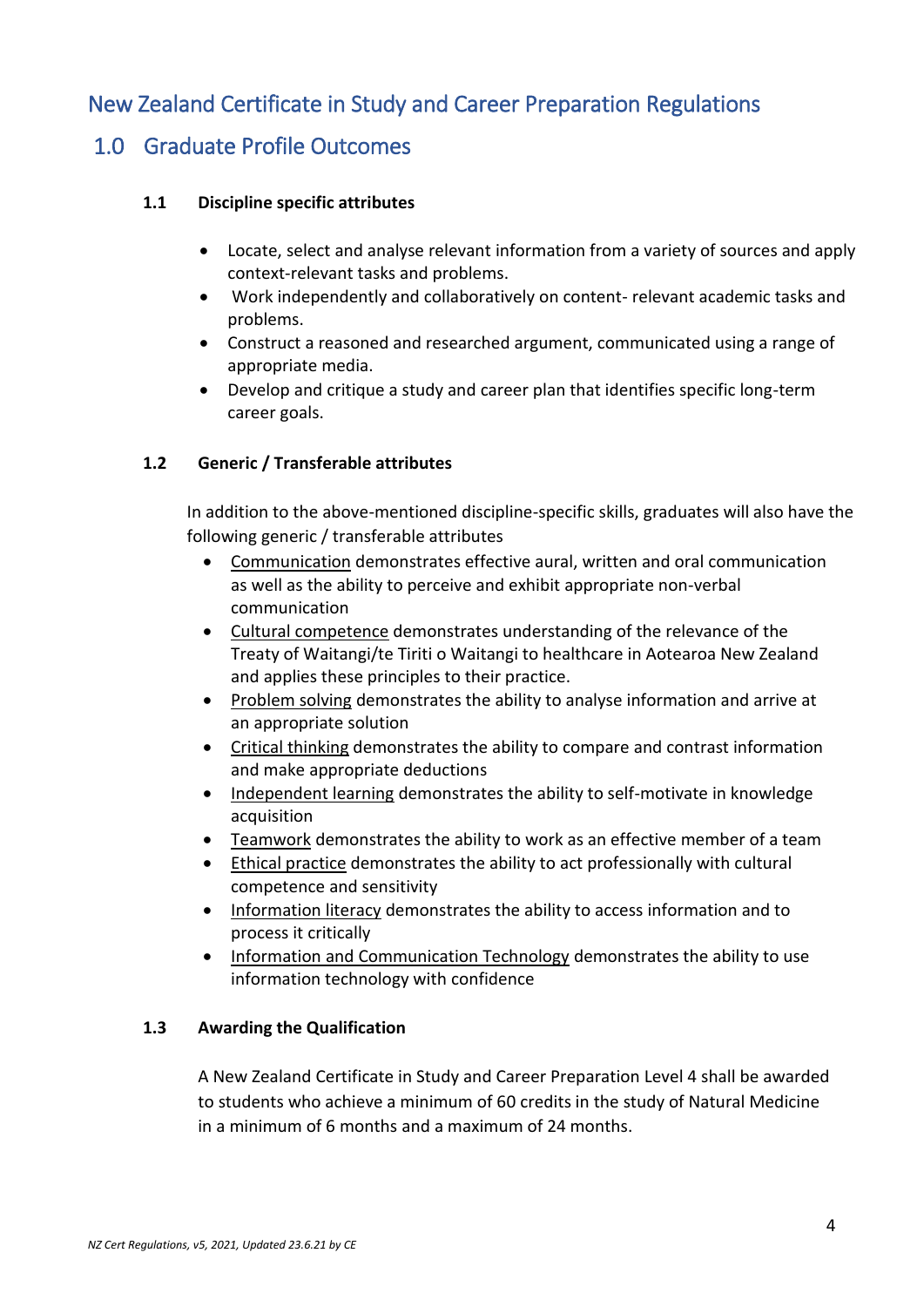#### <span id="page-4-0"></span>**1.4 Course Delivery**

Courses may be taught on-campus (face-to-face), on-line (distance) or via blended delivery.

# <span id="page-4-2"></span><span id="page-4-1"></span>2.0 Application and Admission

#### **2.1 The Application process**

The application process will comprise the following steps:

- 2.1.1 On-line application forms are received and considered by the admissions subcommittee
- 2.1.2 Selection interview. Applicants from outside the Greater Auckland area may be interviewed by telephone or by VOIP (eg Zoom);

#### <span id="page-4-3"></span>**2.2 Admission**

- 2.2.1 Admission to the programme shall be subject to the approval of the Academic Board of the South Pacific College of Natural Medicine.
- 2.2.2 Applicants must be at least 18 years old at the commencement of the programme.
- 2.2.3 Entry requirements
	- Applicants under the age of 20 must have minimum of NCEA level 2 (or equivalent) including English or a Level 4 industry-specific qualification;
	- Applicants over the age of 20, who do not have documented achievement in English Communication, will be required to undertake a basic English communication task;
	- Where English is a second language, applicants must meet the Academic IELTS, overall band of 5.5 (or equivalent), with no band score under 5.0, before enrolment.
- 2.2.4 Selection criteria

Preference will be given to applicants who

- Demonstrate previous engagement with natural health;
- Interact in a professional and respectful manner;
- Are not in full-time employment;
- Are able to engage on-campus classes or scheduled Zoom sessions.
- 2.2.7 Students are expected to have a level of basic competency in computing skills and to have access to a reliable computer with video/audio capacity and stable internet connection.
- 2.2.8 Where a student has indicated a medical issue, a medical certificate may be requested as proof of the students' capacity for tertiary study.

### <span id="page-4-4"></span>3.0 Enrolment

- 3.1 Enrolment in a programme of study must be approved by the Academic Board;
- 3.2 The Academic Board may, in exceptional circumstances, approve a programme of study which does not, in every particular, satisfy these regulations for the programme of study;
- 3.3 Fulltime enrolment in this programme is recommended.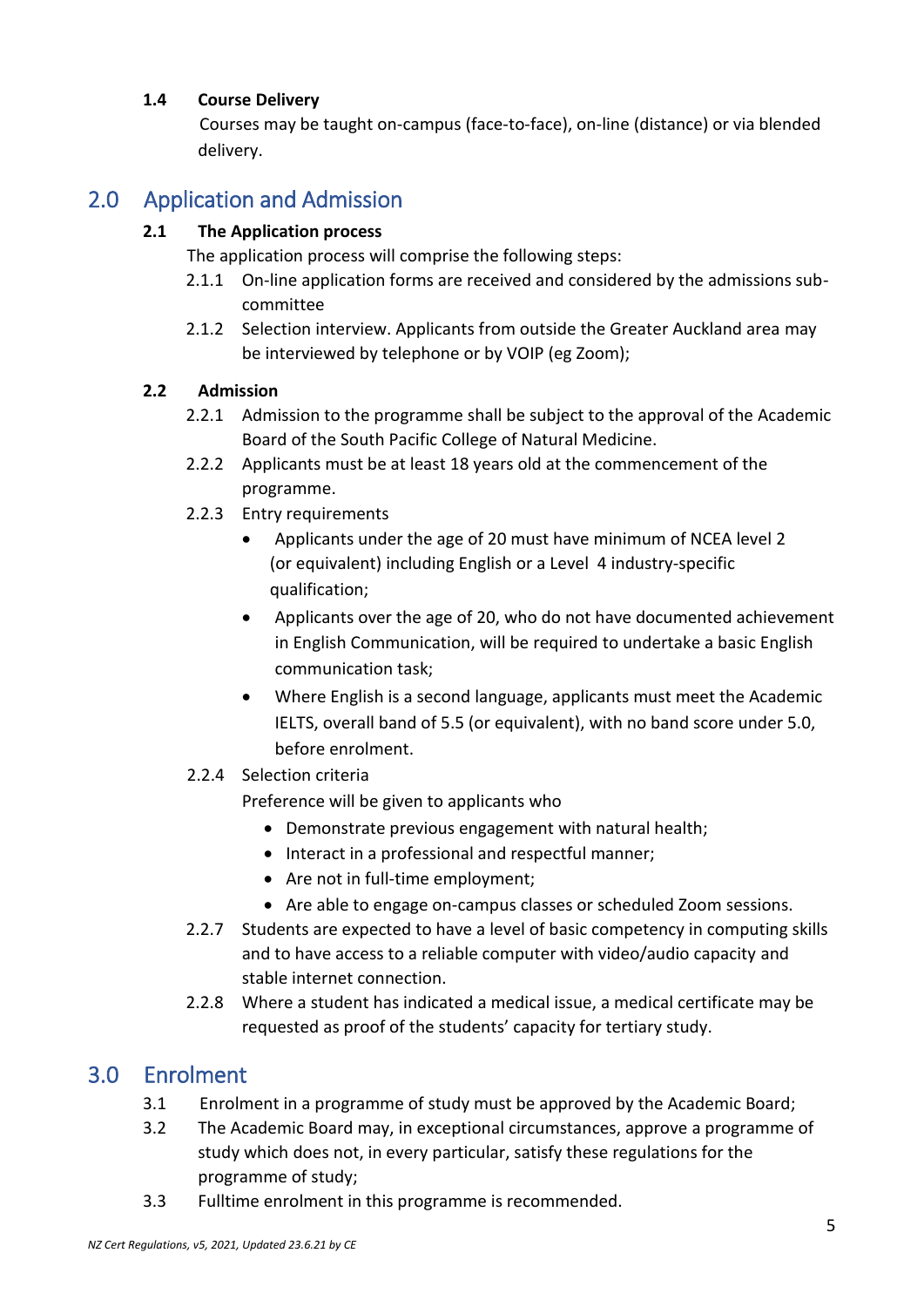- 3.4 Application for part-time study may be allowed under discretion of the Admissions Committee.
- 3.5 Part-time enrolment comprises:
	- Semester 1:
		- Introduction to Natural Medicine
		- Computing and Digital Skills
	- Semester 2:
		- Introduction to Biological Sciences
		- Academic Learning Skills
- 3.6 No student will be eligible to enrol more than twice in any one course without the express approval of Academic Board;
- 3.7 No enrolments will be accepted after one week from the commencement of classes;
- 3.8 An orientation course is offered to all new students to acquaint them with College expectations and procedures.

# <span id="page-5-0"></span>4.0 Recognition of Prior Learning/ Credit Recognition Transfer

Recognition of Prior Learning/Credit Recognition Transfer (RPL/CRT) will not be considered for courses taught in the NZ Certificate in Study & Career Preparation L4 programme.

### <span id="page-5-1"></span>5.0 Fees

#### <span id="page-5-2"></span>**5.1 Course Fees**

- 5.1.1 Course fees are set annually by the Board of Directors in accordance with TEC regulations.
- 5.1.2 A student services fee may be charged in accordance with NZQA and TEC regulations.
- 5.1.3 All fees must be paid in full by the notified date unless other arrangements have been made with the College*.*
- 5.1.4 Students will be excluded from courses if fees are not paid, or if evidence of their Studylink or Fees Free application has not been submitted, within 2 weeks of the due date.
- 5.1.5 Students who are being sponsored, or who are on a scholarship or benefit may request an extension of the due date of payment from the *Financial Controller*.
- 5.1.6 Unless stated otherwise, programme and/or course fees do not include additional costs such as textbooks, travel, special clothing, equipment and photocopying.
- 5.1.7 No student shall graduate unless all course fees and any outstanding invoices have been paid in full.
- 5.1.8 If a student is excluded from or has abandoned a course or the programme outside of the early withdrawal period, then no refund of course fees will be given.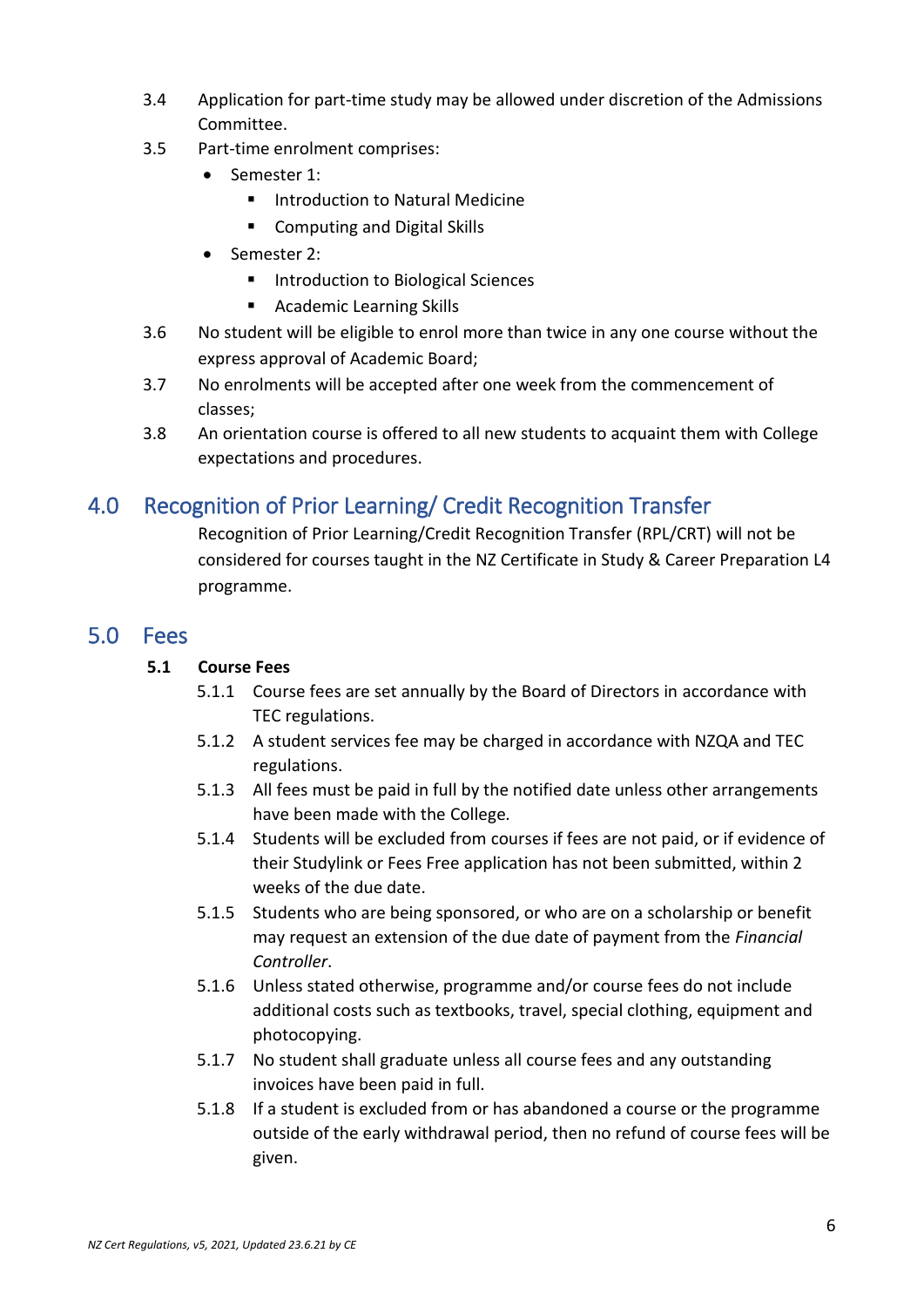#### **5.2 Fees Protection Procedures**

- <span id="page-6-0"></span>5.2.1 Student fees will be deposited into a *Static Trust Account* administered by an approved professional as per the NZQA Fee Protection Policy 2004. The amount held in the *Static Trust* Account will be at least equal to the sum of all the fees paid by each individual student, less the portion related to study already undertaken against that fee, should a refund be required.
- 5.2.2 If the College voluntarily withdraws, or ceases to offer its programmes, all efforts would be made to protect student interests. Students will be given a choice of receiving a pro-rata refund or assistance to enrol in a similar programme with a transfer of fees.
- 5.2.3 All students will sign the Student Acknowledgement form Student Fee Protection Static Trust Form. These will be lodged in the student's file.

#### <span id="page-6-1"></span>**5.3 Refunds: Withdrawal from courses or the programme**

- 5.3.1 If a student withdraws before the academic programme commences then they will receive a refund of all course fees paid. The administration fee is not refundable.
- 5.3.2 A student who formally withdraws within two weeks (14 calendar days) of the commencement of a semester will receive a refund of all payments made less costs, which will not exceed 10% of the total fees paid.
- 5.3.3 No refunds will normally be made after two weeks (14 calendar days) from the commencement of the semester.
- 5.3.4 If a student is excluded, then no refund of course fees will be given.

#### **5.4 International students**

- <span id="page-6-2"></span>5.4.1 The tuition costs for international students are higher than for New Zealand students as Government financial assistance is not available to the College for international students.
- 5.4.2 If an on-campus International Student withdraws from a course/programme before the expiry date of their visa the College will notify the New Zealand Immigration Service.
- 5.4.3 If an International Student is granted permanent residency within 20 days of the commencement of an academic year, then the student will receive a refund of the international fees and will be charged the domestic course fees.
- 5.4.4 If an International Student is granted permanent residency after more than 20 days of the commencement of the academic year, then they will receive no refund of their course fees. The following year they will be charged as a domestic student.

### <span id="page-6-4"></span><span id="page-6-3"></span>6.0 Progression through the programme

#### **6.1 Normal progression**

6.1.1 Students normally study the four courses comprising the NZ Certificate fulltime.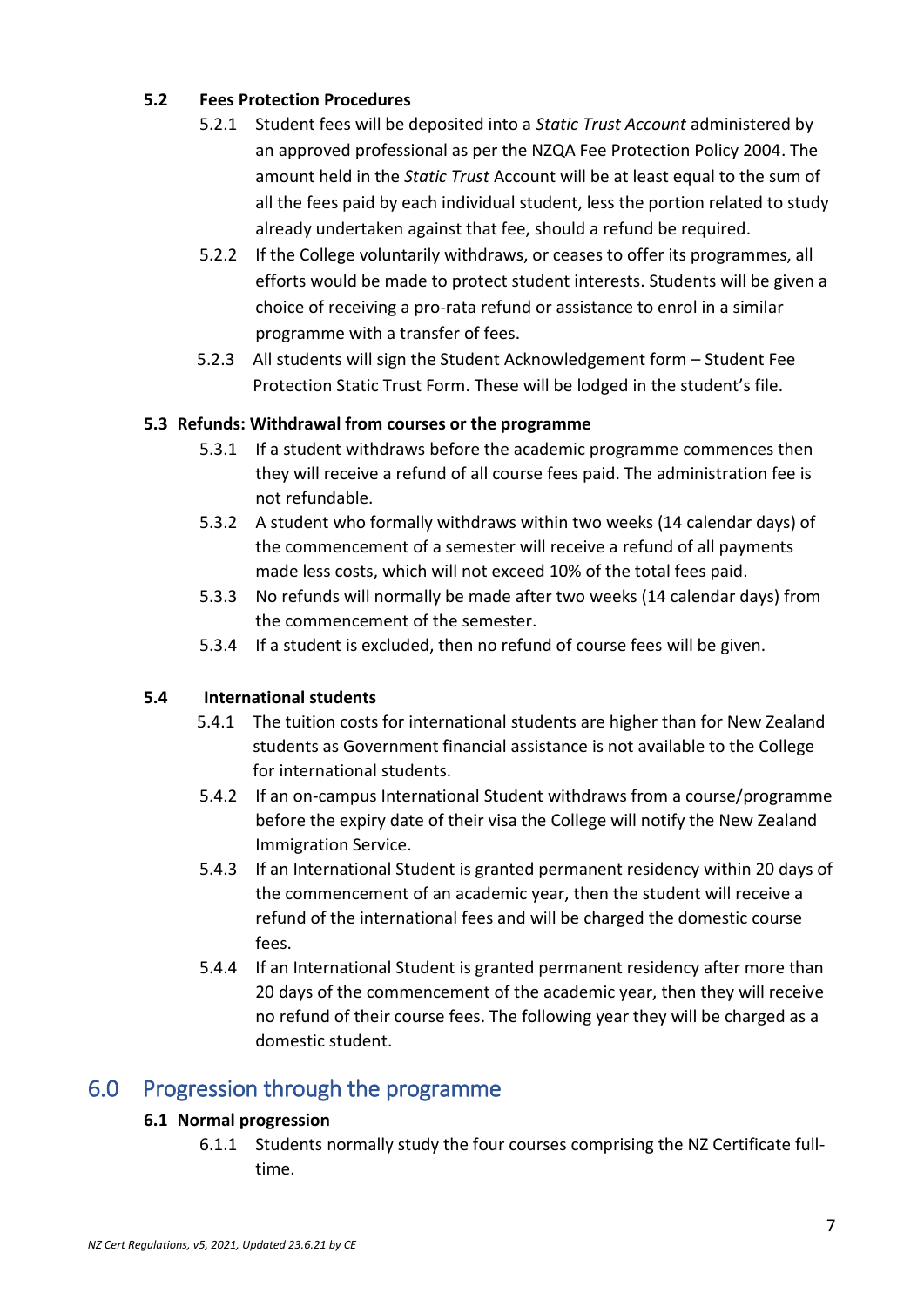6.1.2 If permitted to study part-time, students will normally commence in Semester One and must complete all four courses in two consecutive semesters.

#### **6.2 Barriers to progression**

- 6.2.1 Failure to uphold the accepted standards of professional and ethical behaviour will result in the student being denied the opportunity to progress in the programme.
- 6.2.2 Enrolment in the programme will be reviewed by Academic Board if a student fails to pass at least 50 percent of the courses in which they are enrolled.
- 6.2.3 All course work and practical work, must be successfully completed, and all fees and costs paid by the end of the academic year before a student can be awarded the qualification.
- 6.2.4 The College will take reasonable action to provide pastoral support in the event of unforeseen personal circumstances impacting on a student's ability to study, in accordance with the current NZQA Codes of Practice.

#### <span id="page-7-0"></span>**6.3 Repeating a course**

- 6.3.1 No more than one enrolment and one re-enrolment are allowed in any one course.
- 6.3.2 Any student who has failed and re-enrolled in a course will be placed on *Academic Performance Review* (Regulation 10.3).

# <span id="page-7-1"></span>7.0 Attendance

- 7.1 Attendance at every class and active engagement is expected of on-campus students. On-line students are expected to access and demonstrate active engagement (completion of 100% of compulsory weekly course material in line with requirements). All students are expected to be actively involved in discussion, either in class or on Moodle, and in practical work. They will also be expected to prepare for classes by completing required prior reading or activities.
- 7.2 If for any reason a student is unable to attend classes or access courses at the recommended rate (given the number of courses that the student is enrolled in), the College must be notified prior to the scheduled classes or the upcoming on-line topic. It is the individual student's responsibility to follow up on any learning the student has missed in their absence. The College will follow up on unnotified absences.

# 7.3 Poor attendance

The College will contact the student

- If an on-campus student is absent from two successive classes, without providing a valid absence notification,
- If an on-line student fails to access their Moodle courses weekly, without providing a valid absence notification
- 7.4 Academic and pastoral care will be provided to support student progress for the course/s as required.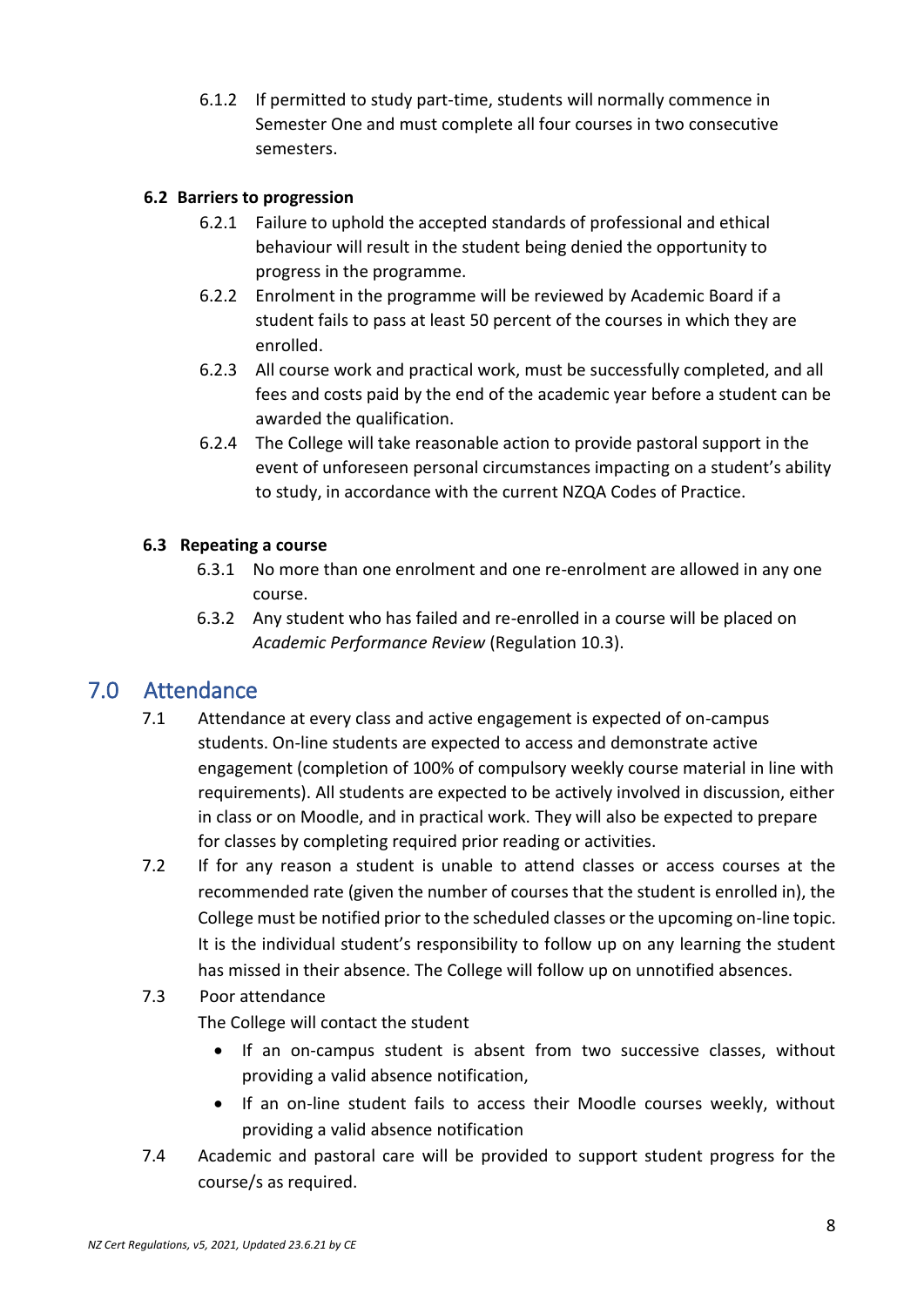- 7.5 The College will notify Studylink within 10 working days if a student is absent or has not accessed Moodle for more than one week without providing a valid absence notification.
- 7.6 International students: Attendance

It is expected that international students will attend 100% percent of all scheduled classes.

- 7.7 The following extenuating circumstances are considered special circumstances:
	- Serious Personal or Emotional Trauma
	- Illness, with a certificate from a registered health practitioner
	- Events reported as out of a student's control
	- State of emergency
	- The following reasons are not considered valid as special circumstances:
		- Work commitments
		- Holiday arrangements (including overseas travel and school holidays)
		- Social and leisure events or personal commitments
		- Transportation problems

### <span id="page-8-1"></span><span id="page-8-0"></span>8.0 Assessment

#### **8.1 Standards-based assessment**

- 8.1.1 SPCNM adopts the *Standards-based Model* for assessment. The standards required for the levels of performance in a course (and the basis on which academic credits will be granted) shall be determined by academic staff and approved by the *Programme Sub-Committee*, or its nominees, and Academic Board and shall be made known to all students via *Course Guidelines*, *Student Handbook* and Moodle.
- 8.1.2 Students are assessed against the Learning Outcomes for each course**.** All the learning outcomes in each course must be achieved to pass the course. A range of types of assessment will be offered throughout the programme to allow students to demonstrate the required generic skills and attributes.
- 8.1.3 Tests are a reflection of the Learning Outcomes in each course and are designed to assess students' application of knowledge, understanding and ability. Tests may be on-campus, off-site or on-line and may be open-book or closed-book. Summative tests require invigilation; Normally there is an exception for open-book tests. Invigilation may be carried out remotely by SPCNM staff or pre-arranged invigilator via VOIP (eg Zoom).

#### <span id="page-8-2"></span>**8.2 Academic Integrity during assessment**

- 8.2.1 Students are required to undertake all academic pursuits with honesty and responsibility, and to use information in a legal and ethical manner. The core values at the heart of academic integrity are: honesty, trust, fairness, respect and responsibility.
- 8.2.2 Students must demonstrate honesty in presenting their work and show respect by acknowledging all sources of information. Any work presented by a student for assessment must be the original work of the student and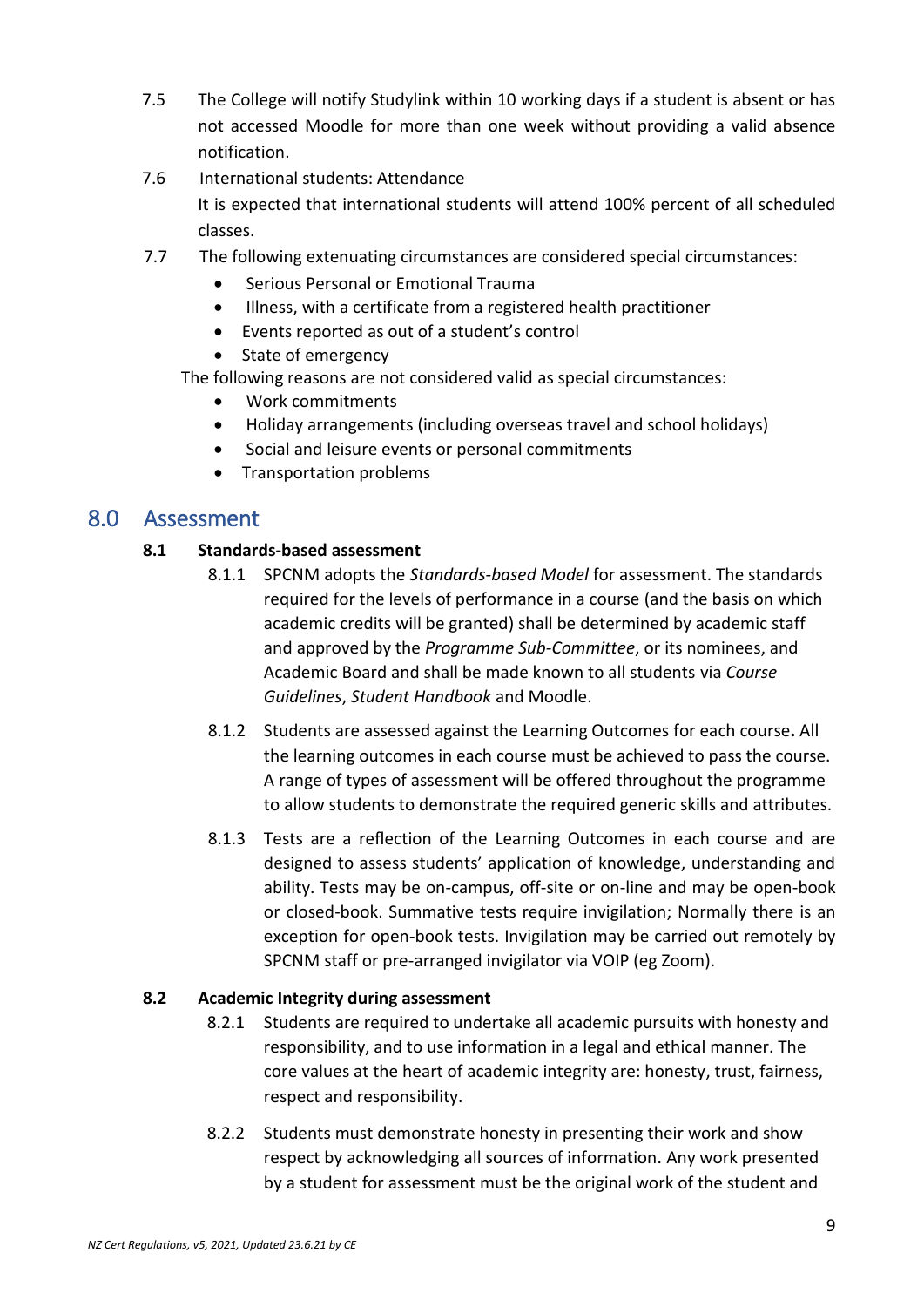must not be/have been submitted elsewhere in any other course or programme. Dishonesty in tests and plagiarism, whether intentional or unintentional is considered a serious offence.

#### 8.2.3 Plagiarism

Plagiarism is defined as taking the ideas or words of another and passing them off as your own without proper acknowledgement. Plagiarism and dishonesty may occur during tests or during assessments

Types of plagiarism may include

- Copying words and sentences without acknowledging the source.
- Copying images without acknowledging the source.
- Paraphrasing without acknowledging someone else's ideas, concepts, evidence, results, or conclusions.
- Copying ideas and substituting some words with synonyms.
- Presenting someone else's work as your own.
- Using an online paraphrasing website.

#### 8.2.4 Tests

During tests dishonesty may include

- Copying from or inappropriately communicating with another person.
- Being in possession of unauthorised books or any printed or written paper or accessing electronic material or any other unauthorised material.
- Using other unfair means.

#### 8.2.5 Breaches and appeals

- Any breach of this regulation shall be referred to the Academic Director and for consideration in accordance with the Disciplinary policies and procedures. *Refer to Section 15.0 of these Regulations.*
- Students may lodge an appeal they feel they have been treated unjustly. *Refer to Section 15.0 of these Regulations.*

#### <span id="page-9-0"></span>**8.3 Extensions**

- 8.3.1 A student may be granted only one extension per course (over all courses), unless due to extenuating circumstances such as serious personal or emotional trauma, illness, events reported as out of a student's control or state of emergency.
- 8.3.2 Extensions must be applied for in writing, on the *Assignment Extension Application Form*, and emailed, together with evidence of work completed to date, to the course lecturer and accepted by the lecturer at least two working days before the due date as outlined in the *Student Handbook* and the *Course Guidelines.*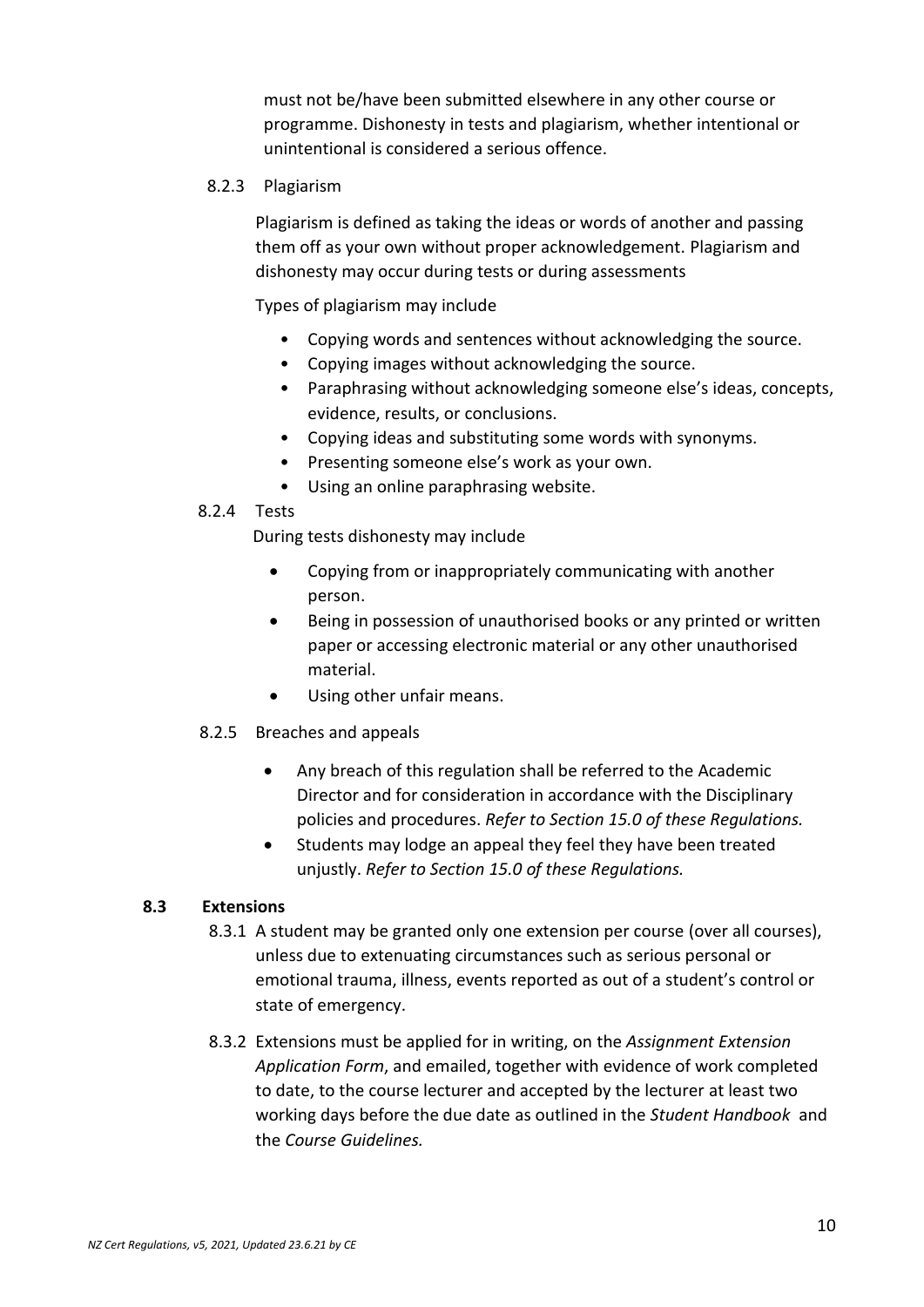#### **8.4 Late Assessments**

<span id="page-10-0"></span>Assessments that are submitted late with no extension will be graded with penalties as follows:

- Late but received on the due date maximum grade of B+
- 1 3 days late maximum grade of C+
- Over 4 days late AAO required

#### **8.5 Additional Assessment Opportunities (AAO)**

- <span id="page-10-1"></span>8.5.1 A student may be granted an AAO when they have failed to meet the learning outcome/s for the assessment. The student can only be awarded a maximum of a C- grade for each re-submitted LO.
- 8.5.2 Normally only one AAO per course will be allowed, at the discretion of the course lecturer and the *Academic Director.*
- 8.5.3 In the event of impaired performance, an AAO will only be granted if a pass grade is not achieved**.**
- 8.5.4 Students repeating a course will not be granted AAOs.

#### <span id="page-10-2"></span>**8.6 Deferred Assessment (DA)**

- 8.6.1 A Deferred Assessment is an alternative assessment opportunity, usually for a test, that is provided when the student is unable to take the assessment with their cohort. Due to the timing difference students will be provided with a different version of the test to maintain academic integrity.
- 8.6.2 A DA may be necessary when the student resides in a different time zone.
- 8.6.3 A DA may be granted on medical grounds where the student is ill on the day of the assessment or immediately prior to or during the assessment. In this case the application must be accompanied by a satisfactory formal document from an appropriately qualified health practitioner, with a declaration that for health reasons it was impossible or undesirable for the student to complete the assessment on the day(s) concerned.
- 8.6.4 A DA may be granted where exceptional unforeseen circumstances such as serious illness, death of a relative, events reported as out of a student's control or state of emergency during the assessment period has made it impossible for the student to complete the assessment. When appropriate the application should be accompanied by written evidence of the event that prevented the student from completing the assessment.

#### <span id="page-10-3"></span>**8.7 Alternative assessments – AAO and DA**

- 8.7.1 The parameters for undertaking an AAO or DA will be outlined in the *Student Handbook*/*Course Guidelines.*
- 8.7.2 Students who fail or are absent (for whatever reason) from the AAO will not normally be granted a further opportunity except at the discretion of the *Academic Director*.
- 8.7.3 A student who fails to meet the Learning Outcomes in an AAO and therefore fails the course, may continue to access course materials.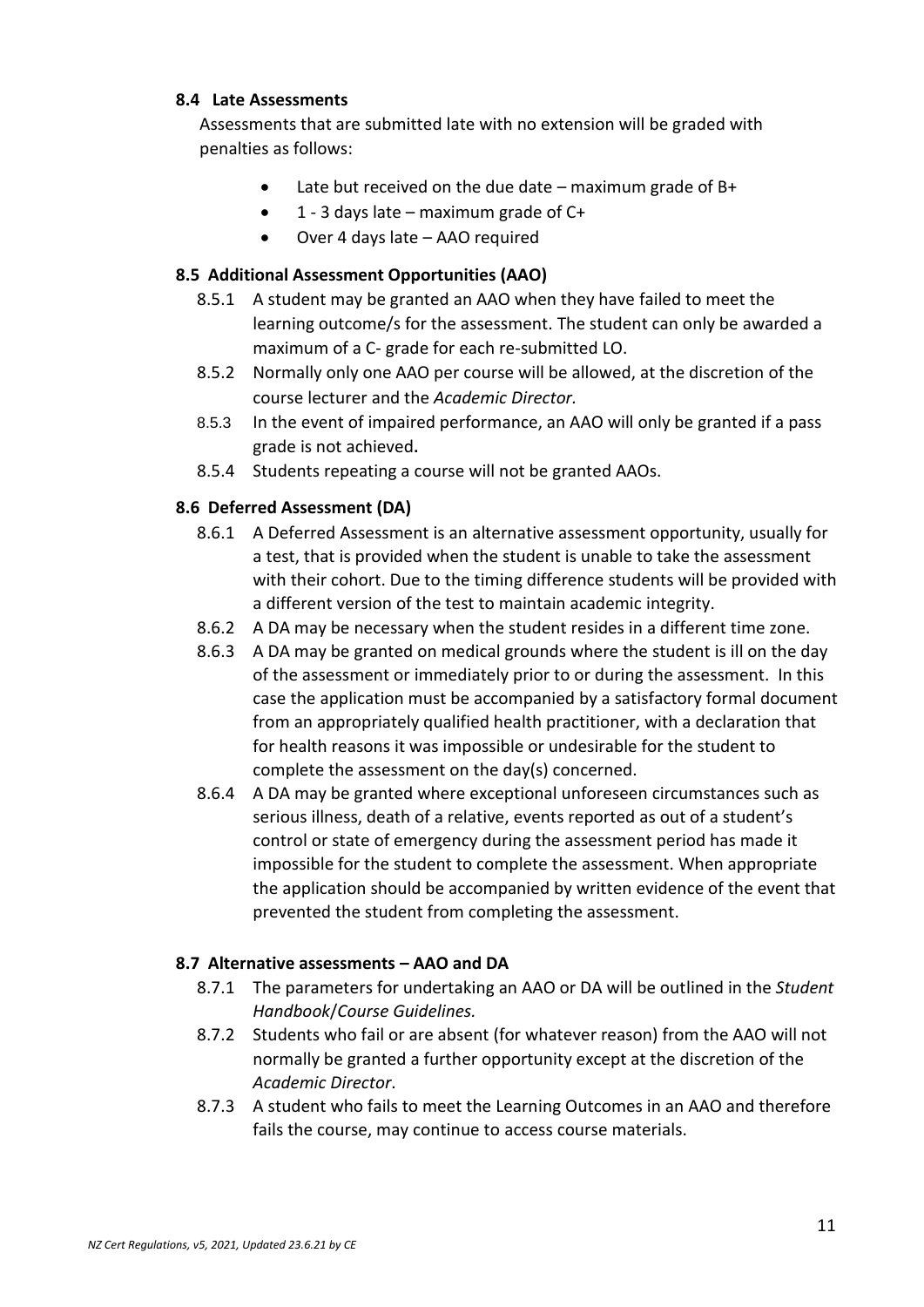#### **8.8 Reconsideration of a particular item of assessment**

- <span id="page-11-0"></span>8.8.1 If a student disagrees with the grading of a particular item of their work, a test or an assessment, their first course of action is to discuss with their course lecturer. If dissatisfied with the response then they may ask for that assessment to be reconsidered.
- 8.8.2 A request for reconsideration of the grade awarded for an assignment or test must:
	- be made in writing to the *Academic Director* within two weeks of the result being notified.
	- identify the parts of the assessment that are to be reconsidered with reference to the Learning Outcomes, grading rubric or grade descriptors
	- include a specific, detailed explanation of how the answer has fulfilled the Learning Outcomes or grading criteria and aspects the student identifies as needing correction
- 8.8.3 A result may be unchanged, raised or lowered following reconsideration.

#### <span id="page-11-1"></span>**8.9 Final grade**

The final grade for each course is calculated by taking the highest grade achieved for each Learning Outcome, which is converted to a numerical value and totalled. The equivalent grade is communicated to the student as below:

- *Pass:* A may be awarded with a plus or minus
	- B may be awarded with a plus or minus
		- C may be awarded with a plus or minus

#### *Fail:* D

8.9.1 Confirmation of Final grades

The student's final grade for each course is confirmed by the *Academic Director* and the *Ratification sub-committee.* Results are then released to the students and the final grades and resulting credits are entered in the Student Management System. Results are later reported to the *Academic Board*.

8.9.2 Completion of the New Zealand Certificate in Study and Career Preparation: Responsibility for determining whether or not a student has accumulated the required number and level of credits for an award, and whether or not other programme requirements have been fulfilled, lies with the *Academic Director.* This is subsequently ratified by the *Academic Board* which recommends to the *Board of Directors* of SPCNM that the New Zealand Certificate in Study and Career Preparation may be awarded.

#### <span id="page-11-2"></span>**8.10 Retention of Students' Assessments**

In accordance with NZQA Rules, the College retains all student assessments for one year after the student has left the College.

### <span id="page-11-3"></span>9.0 Moderation

Student assessment shall be moderated internally and externally.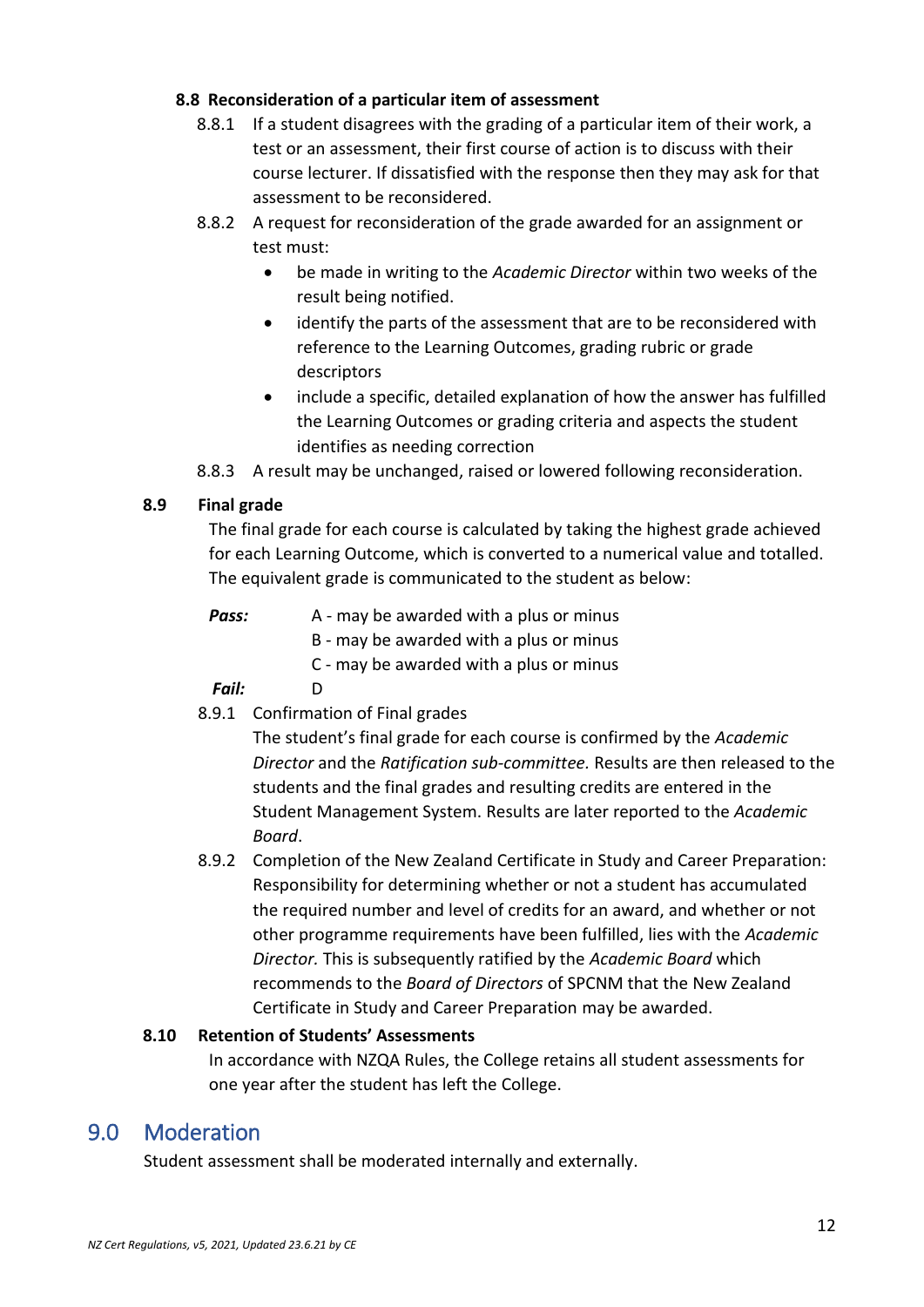#### <span id="page-12-0"></span>**9.1 Internal Moderation: Pre-assessment moderation**

Prior to each course being taught the course lecturer will prepare a detailed description of the assessment tasks with the grading rubric in line with the Learning Outcomes, for discussion, at pre-assessments meetings.

#### <span id="page-12-1"></span>**9.2 Internal Moderation: Post-assessment moderation**

- 9.2.1 Upon completion of the grading of an assessment, course lecturers will present the students' work to a pre-assigned internal moderator for comment.
- 9.2.2 Internal moderation reports will be noted at Academic Board meetings.
- 9.2.3 Courses will be moderated at the end of each semester at post-assessment moderation meetings.

#### <span id="page-12-2"></span>**9.3 External moderation**

- 9.3.1 NZ Certificate courses will undergo external moderation at least once every three years, by external moderators appointed by the *Academic Director* and approved by the *Academic Board*.
- 9.3.2 External moderation reports should focus upon:
	- The quality of the assessment tasks;
	- The quality of student performance in terms of knowledge and skills;
	- The extent to which adequate standards are being maintained.
- 9.3.3 External reports are presented to the Academic Board.

#### **9.4 Consistency Review**

The NZ Certificate is subject to regular consistency reviews through NZQA

### <span id="page-12-3"></span>10.0 Academic Performance Review

- 10.1 Recommendations for *Academic Performance Review* are normally made by the *Ratification Sub-Committee* or individual course lecturers.
- 10.2 A student who has failed a course in a preceding semester or shows unsatisfactory progress may be offered/required to participate in *Academic Performance Review*.
	- 10.2.1 Unsatisfactory progress, indicating a student of concern, is defined as poor attendance (less than 85%), AAOs (two or more per semester), poor academic performance (final grade of C-) and a lack of student engagement (as determined by the academic management)
- 10.3 Any student who has failed and re-enrolled in a course will be placed on *Academic Performance Review*.
- 10.4 The length of time required for the student to remain on *Academic Performance Review* will be determined on an individual basis. Criteria for students concluding *Academic Performance Review* may include receiving academic counselling, 100% attendance in class, active participation in class and on Moodle, and a pass in all course work.
- 10.5 The following levels of support are offered:
	- Monitoring students' Moodle access (for on-line students) or attendance (for on-campus students), and adherence to due dates are monitored, and unsatisfactory progress is referred to the *Academic Director*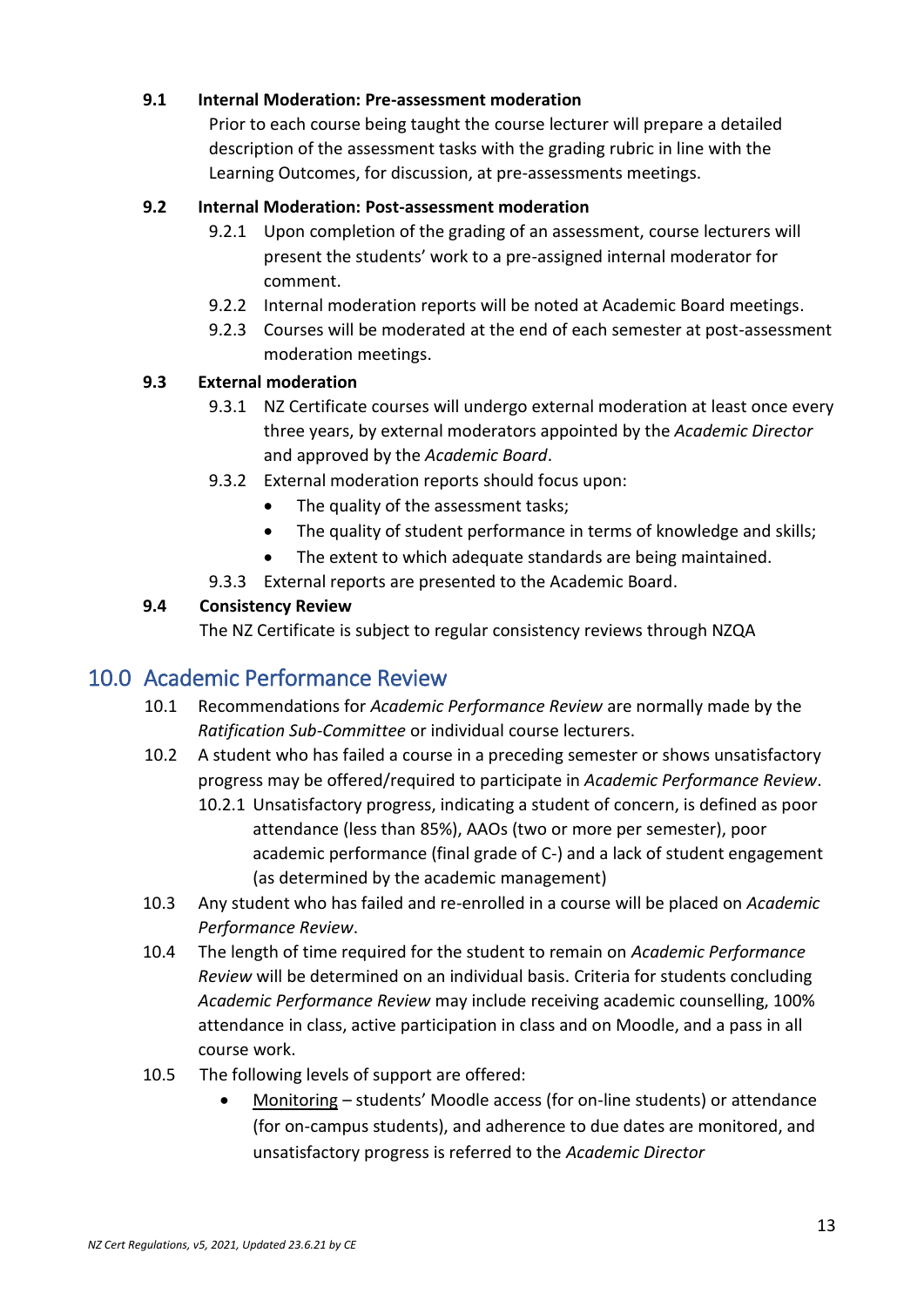- Writing support students will be notified in writing at the start of the semester of a writing mentor to support them in their preparation of written work.
- Organisational support students will be notified in writing at the start of the semester of a course lecturer who will act as mentor and will initiate contact one month prior to the due date of assignments to support them in their time management.
- Full Academic Review students will be notified in writing at the start of the semester that they are on full academic review. They will be allocated a mentor with whom they will have fortnightly meetings to discuss their progress. For on-line students, the meeting will be via phone or video.

# <span id="page-13-0"></span>11.0 Withdrawal from a course

- 11.1 A student may withdraw from a course/s by completing the *Change to Enrolment*  form and submitting it to the *Student Administration Manager*
- 11.2 Early withdrawal from a course within two weeks (14 calendar days) of the commencement of a semester shall be without prejudice to the student's right to apply for re-enrolment in the future.
- 11.3 Should a student withdraw from a course after an unsuccessful or incomplete assessment, it will be recorded on the academic transcript as a D grade (Fail).

## <span id="page-13-1"></span>12.0 Leave of Absence

12.1 Students in the NZ Certificate in Study and Career Preparation are not eligible for leave of absence.

# <span id="page-13-2"></span>13.0 Withdrawal from the programme

- 13.1 A student may withdraw from the programme by completing the *Withdrawal from Programme* form and submitting it to the *Student Administration Manager*.
- 13.2 Students wishing to later re-apply for the programme will be required to meet admission and selection criteria.
- 13.3 *Refer to 11.2 and 11.3* which may apply to withdrawal from the programme.
- 13.4 The College will notify *NZ Immigration Service* if an international student withdraws from their programme before the expiry date on their visa.
- 13.5 All students shall surrender their student ID card upon withdrawal from the programme.

# <span id="page-13-3"></span>14.0 Complaints

- 14.1 A student may complain if they feel they have been treated unjustly: Complaints may be of an academic or non-academic nature.
- 14.2 Complaints should be made within 10 working days of the incident.
- 14.3 Academic complaints should be made in writing to the *Academic Director*. Refer to *8.8* for complaints regarding assessment
- 14.4 Non-academic complaints Problems should be resolved between the parties wherever possible.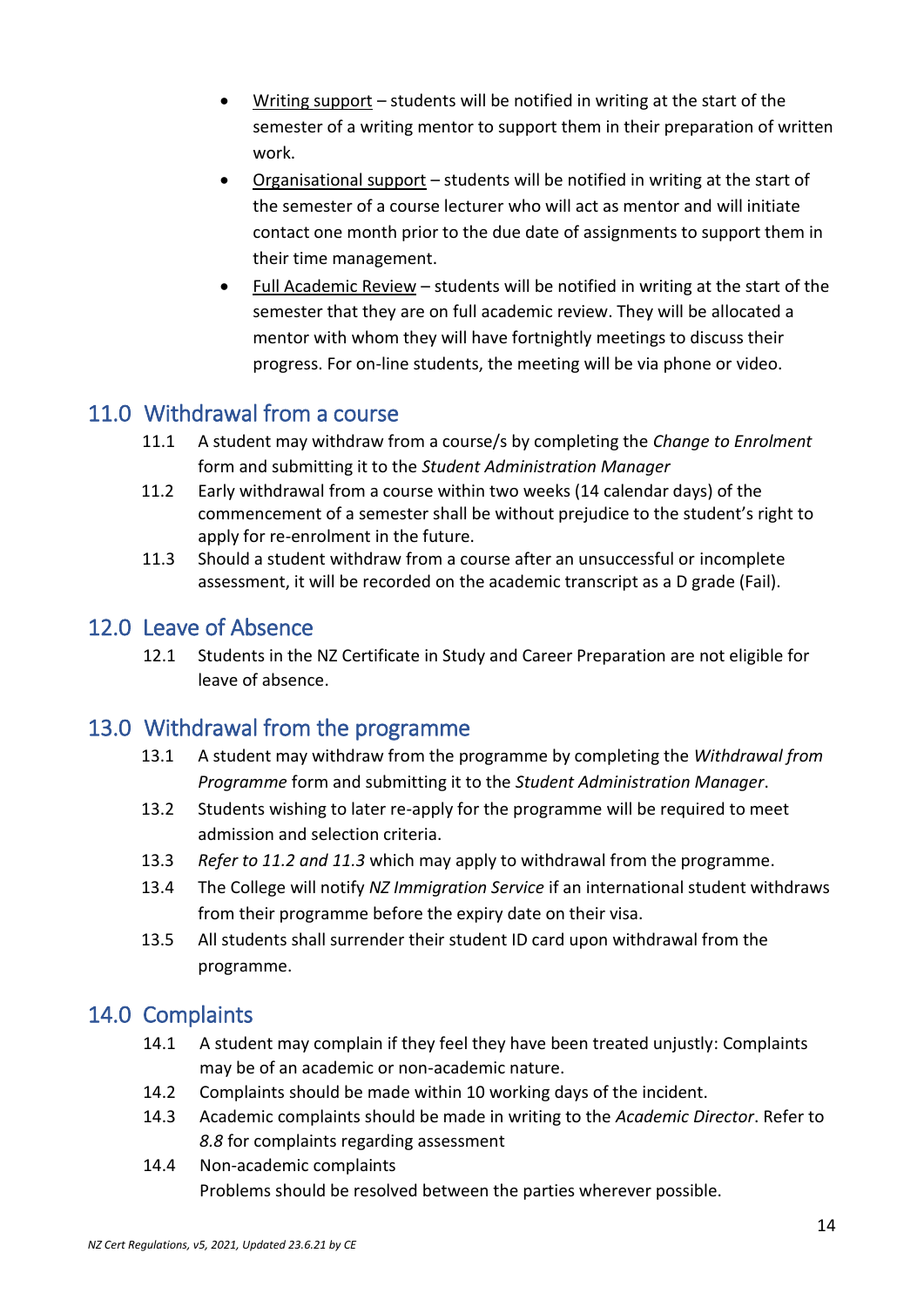If the complaint is not resolved, submit a complaint form to the *Chief Executive* and the student will be contacted and informed of the appropriate procedure

# <span id="page-14-0"></span>15.0 Discipline

- 15.1 Any complaint by a student in respect of a breach of these *Programme Regulations,*  of the *College Rules* or the laws of the land shall be made to the *Academic Board*. A *Disciplinary Sub-Committee* will be formed in response to a breach of discipline in relation to
	- Non-academic matters, e.g. misconduct, bringing the College into disrepute, threatening others in College community, damage to the College's property
	- Academic matters, e.g. dishonesty, plagiarism. *Refer to Section 8.2.*

#### 15.2 Procedures

- The student shall be informed of the procedures that will be followed, and of a meeting date;
- The student shall be invited to submit a statement about the incident and/or to appear before the *Disciplinary Sub-Committee*;
- The student may be accompanied to any meeting by a Student Representative and/or up to two support persons of their choice;
- The *Disciplinary Sub-Committee* may hear any evidence it considers relevant;
- The decision of the *Disciplinary Sub-Committee* shall be ratified by the *Academic Board* who will then notify the student.
- 15.3 The *Disciplinary Sub-Committee* may impose one or more of the following penalties, as relevant to the breach:
	- A reprimand
	- A written reprimand to be kept on the student's file for a period of time specified by the sub-committee
	- Require the student to complete an alternative assessment;
	- Reduce the grade awarded for assessed course work or project;
	- Recommend to the *Academic Board* suspension from attendance at SPCNM for a stipulated period;
	- Recommend to the *Academic Board* exclusion from SPCNM;
	- Reporting the offence to the police.
- 15.4 A student may appeal a decision of the *Disciplinary Sub-Committee* on the following grounds:
	- There has been an error of procedures; or
	- The penalty is too severe given the nature of the complaint.
- 15.5 Any appeals against the decision of the *Disciplinary Sub-Committee* shall be submitted in writing to the *Academic Board* within one week of the communication to the student of the decision.
- 15.6 In respect of any such appeal the following procedures shall operate:
	- The *Academic Board* shall appoint an *Appeals Committee* (minimum three, maximum five including two persons independent of the student's course) to consider the appeal;